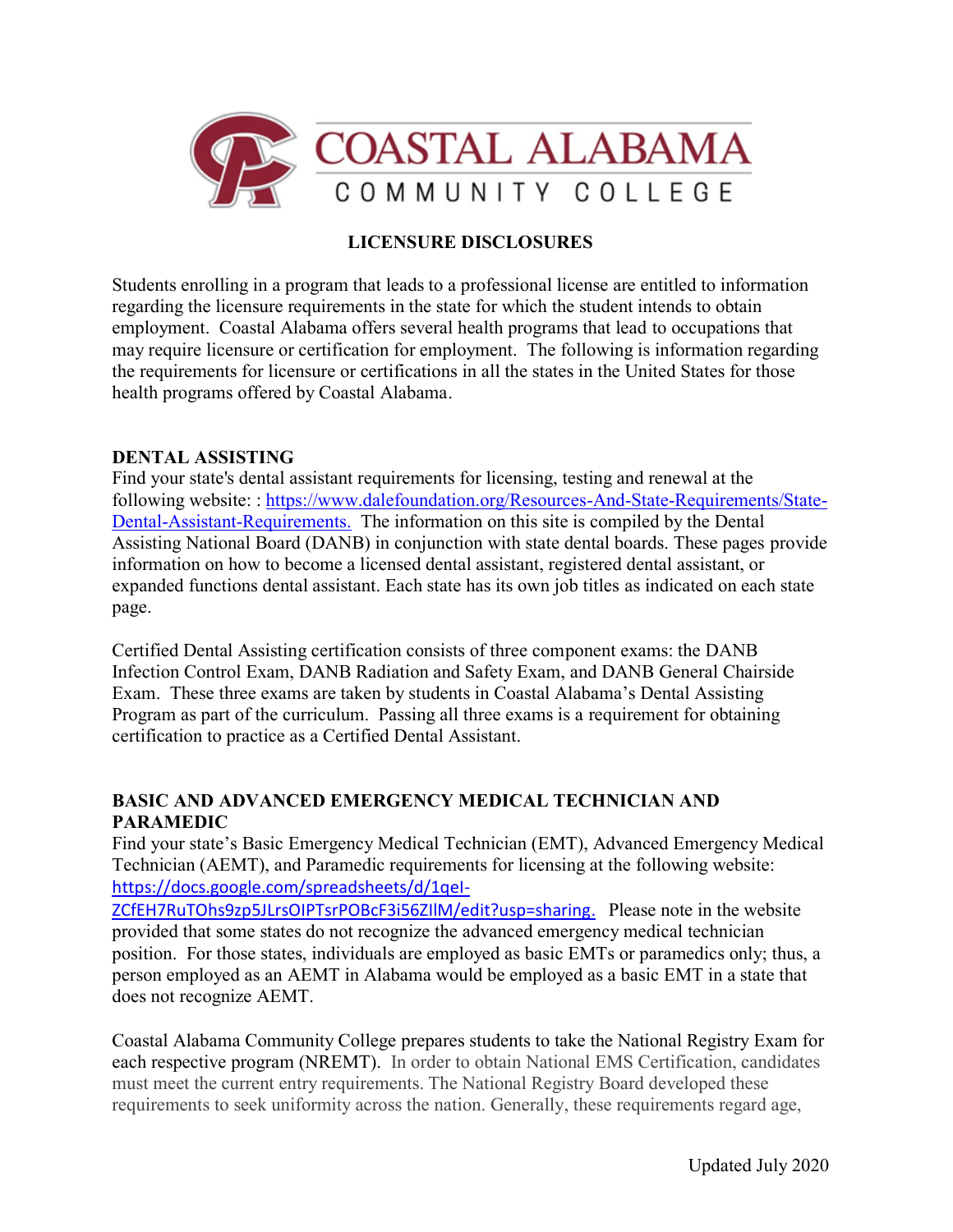education, certificate(s) which demonstrate competency (i.e. CPR), review of any criminal convictions or disciplinary action, and examination requirements.

Individuals applying for EMT, AEMT, or paramedic national certification must have:

- completed a state-approved course that meets the National Emergency Medical Services Education Standards within the past two years
- hold current CPR-BLS for Healthcare Provider or the equivalent credential
- successfully completed the National Registry cognitive (computerized exam through Pearson Vue) and state approved psychomotor (skills) exams. Coastal Alabama is approved for administering the psychomotor exam.

While certification indicates an entry level competency standard has been met, state licensure is what gives individuals the right to work in a particular capacity. Nationally Certified EMS providers who are not state licensed cannot practice. After obtaining National EMS Certification, individuals must obtain a license to work from the state EMS office in the state(s) for which the individual plans to practice. Information for each state EMS office can be found at [https://www.nremt.org/rwd/public/states/state-ems-agencies.](https://www.nremt.org/rwd/public/states/state-ems-agencies)

# **NURSING**

Information regarding the requirements for nursing licensure in each state can be found at the following website: [https://nurse.org/articles/guide-to-registered-nurse-licensure-by-state/.](https://nurse.org/articles/guide-to-registered-nurse-licensure-by-state/)

Uniform licensure requirements for every state in the U.S. is provided by the NCSBN at the following website: [https://www.ncsbn.org/12\\_ULR\\_table\\_adopted.pdf.](https://www.ncsbn.org/12_ULR_table_adopted.pdf) Uniform Licensure Requirements (ULRs) are the essential prerequisites for initial, endorsement, renewal and reinstatement licensure needed across every state to ensure the safe and competent practice of nursing. ULRs protect the public by setting consistent standards and promoting a health care system that is fluid and accessible by removing barriers to care and maximizing portability for nurses. They also assure the consumer that a nurse in one state has met the requirements of the nurses in every other state. ULRs support the fact that the expectations for the education of a nurse and the responsibilities of a nurse are the same throughout every NCSBN member board jurisdiction in the United States.

All students who successfully complete a Coastal Alabama Community College nursing program, practical nursing and/or associate degree nursing, are eligible to sit for the respective NCSBN licensure exam. Students may apply for licensure at any state of choice at the completion of their nursing program at Coastal Alabama, but may only apply to one state for initial licensure. The NCSBN licensure exam is the same exam whether taken in Alabama or Alaska; the state for which the exam is taken does not matter. Once licensed, graduates may apply for additional licensure at any state in the U.S.

# **SURGICAL TECHNOLOGY**

As of 2019, the following states require surgical technologists to earn their certification as a surgical technologist (CST): Arkansas, Indiana, Massachusetts, New Jersey, New York, Oregon,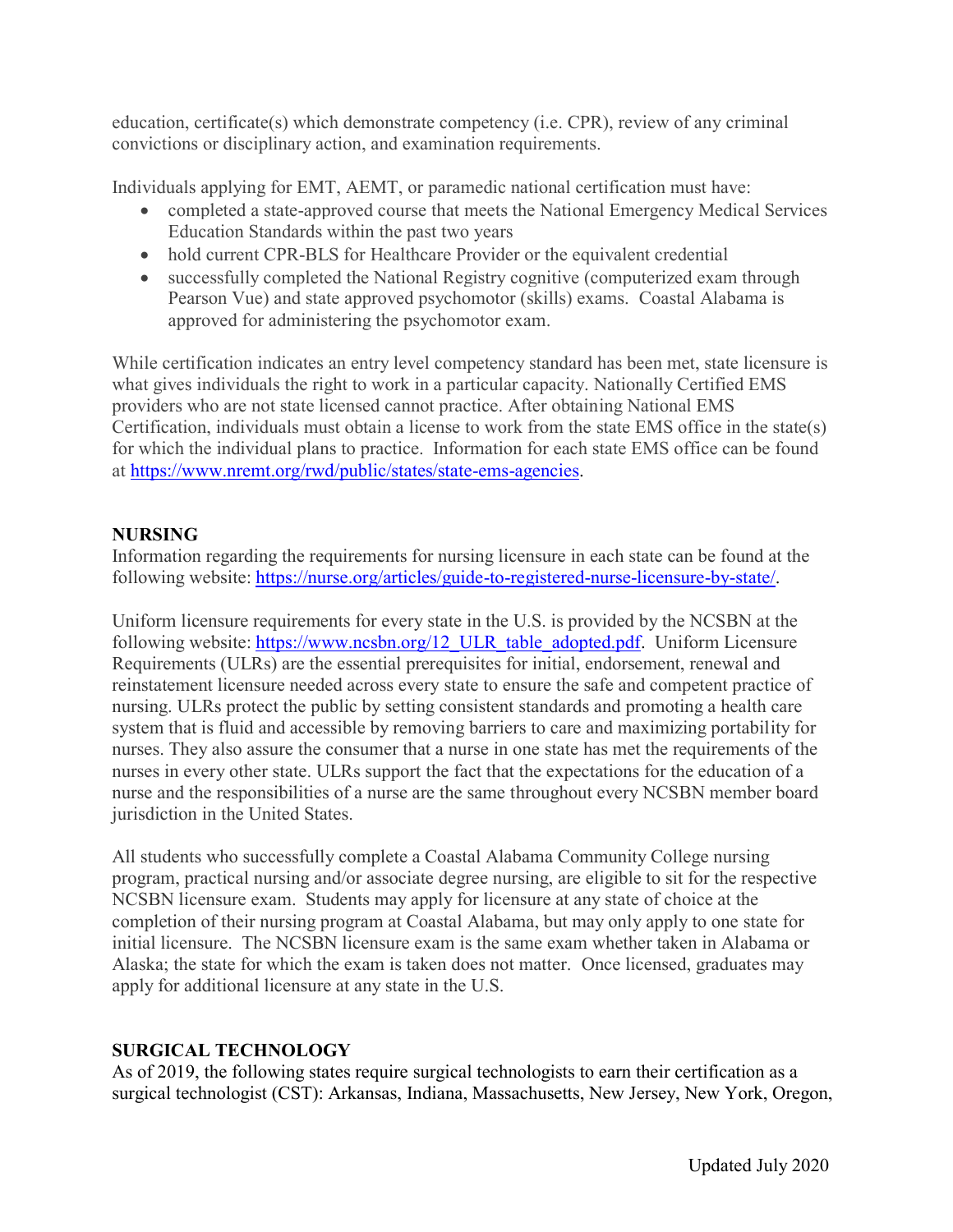South Carolina, Tennessee, and Texas. Colorado, the District of Columbia, Texas, and Washington require surgical technologists to be registered before working in their states. Even though some states do not require CST certification, some employers require certification for employment as a surgical technologist. For example, some hospitals in Mobile, Alabama require certification, even though it is not a state requirement.

In order to take the certification exam, an individual must have successfully completed an accredited surgical technology program. Coastal Alabama Community College's Surgical Technology Program is accredited by the Commission on Accreditation of Allied Health Programs (CAAHEP). The CST exam is given in Coastal Alabama's Surgical Technology Program as part of the curriculum. Students who pass the exam are awarded the title of CST.

## **VETERINARY TECHNICIAN**

Each state has different requirements for credentialing veterinary technicians. Most state agencies use the Veterinary Technician National Exam (VTNE) to evaluate the competency of entry-level veterinary technicians and require a passing score for a veterinary technician to be credentialed. Most states and provinces require that VTNE candidates be graduates of a veterinary technology program accredited by the American or Canadian Veterinary Medical Association (AVMA-CVTEA or CVMA). Coastal Alabama's Veterinary Technician program is accredited by the CVTEA. Graduates of Coastal Alabama's program are eligible to sit for the VTNE exam.

To confirm regulations for practicing as a veterinary technician in any U.S. state, consult the website: [https://aavsb.org/public-resources/find-regulatory-board-information/.](https://aavsb.org/public-resources/find-regulatory-board-information/) Three states allow On-the-Job Training (OJT) or alternate degrees for VTNE eligibility; Alaska, California, and Wisconsin. Confirmation of the alternate pathway requirements for these states may be found at this website as well. To confirm eligibility to for the VTNE exam in each state, visit the website: [https://aavsb.org/vtne-overview/verify-your-eligibility.](https://aavsb.org/vtne-overview/verify-your-eligibility)

The National Association of Veterinary Technicians in America (NAVTA) states the following regarding differences between Veterinary Technician/Technologist, Veterinary Technician or Technologist Specialist, and Veterinary Assistant:

"The veterinary Technicians and technologists are educated to be the veterinarian's nurse, laboratory technician, radiography technician, anesthetist, surgical nurse and client educator. Many veterinary technicians and technologists are placed in a supervisory role in veterinary practices, research institutions and other employment options. Veterinary technicians can find employment in veterinary practices, biomedical research, zoo/wildlife medicine, industry, military, livestock health management, pharmaceutical sales, etc. Most veterinary technicians are graduates of an AVMA accredited associate's or bachelor's program and have passed the VTNE exam, while some states provide alternate routes to credentialing. The term "Veterinary Technologist" is specifically designated for bachelor's program graduates. NAVTA, through the VNI, is working to establish a standard credential that would require being a graduate from an associate's program and passing the VTNE as they enter the profession going forward."